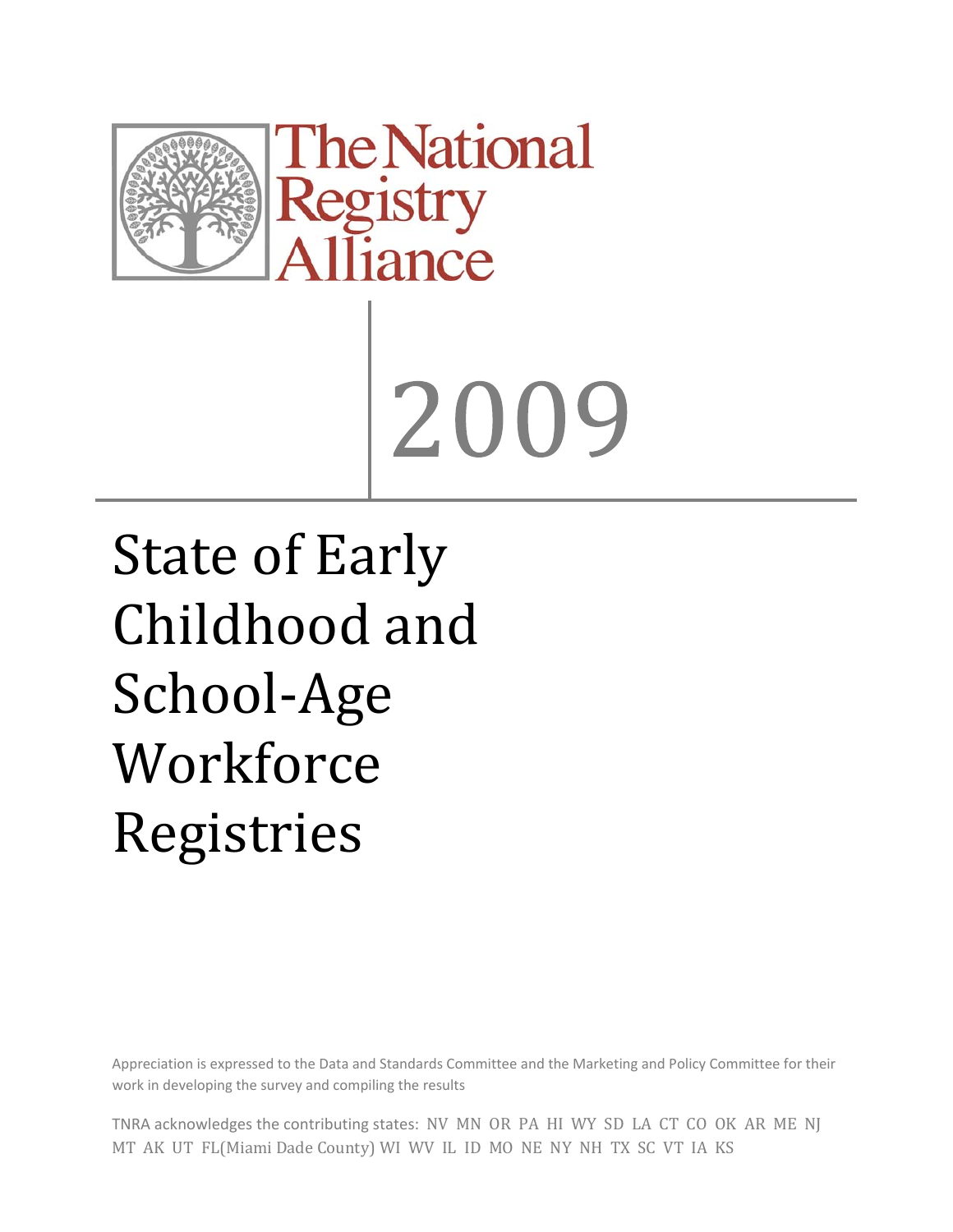The National Registry Alliance (TNRA) is invested in our mission "to enhance, strengthen, and support the work of state early childhood and school‐age registries by providing an interactive forum for networking and information and strategy exchanges", which will inform national conversations on the early childhood and school‐age workforce.

This is a preliminary report of TNRA. Future reports and briefs will be available by visiting [www.registryalliance.org](http://www.registryalliance.org/) .

## **SECTION I: DATA REPORTS**

#### **Status of Practitioner Registries Responding to TNRA Survey Table 1.1 n=31**

| <b>Fully Functioning</b>       | <b>Practitioner Registries Being</b> | No plans to Develop a        |
|--------------------------------|--------------------------------------|------------------------------|
| <b>Practitioner Registries</b> | <b>Developed</b>                     | <b>Practitioner Registry</b> |
| 24                             |                                      |                              |

The spring 2009 survey yielded a response from thirty one states, twenty four of whom indicated that they had fully functioning registries (see table 1.1). Fully functioning was defined as registries that were collecting enrollment forms. Twenty three registries were statewide while one state indicated that their registry was county‐wide.

#### **Years of Data Collection for Practitioner Registries Table1.2**

| <b>Year Data Collection</b><br><b>Began</b> | Prior to 2000 | $2000 - 2004$        | 2005-2009           |
|---------------------------------------------|---------------|----------------------|---------------------|
|                                             | 5 Registries  | <b>12 Registries</b> | <b>7 Registries</b> |

Table 1.2 indicates that seventeen Practitioner Registries have a minimum of four years of data on child care practitioners in their state.

**TNRA REGISTRY SURVEY SPRING 2009**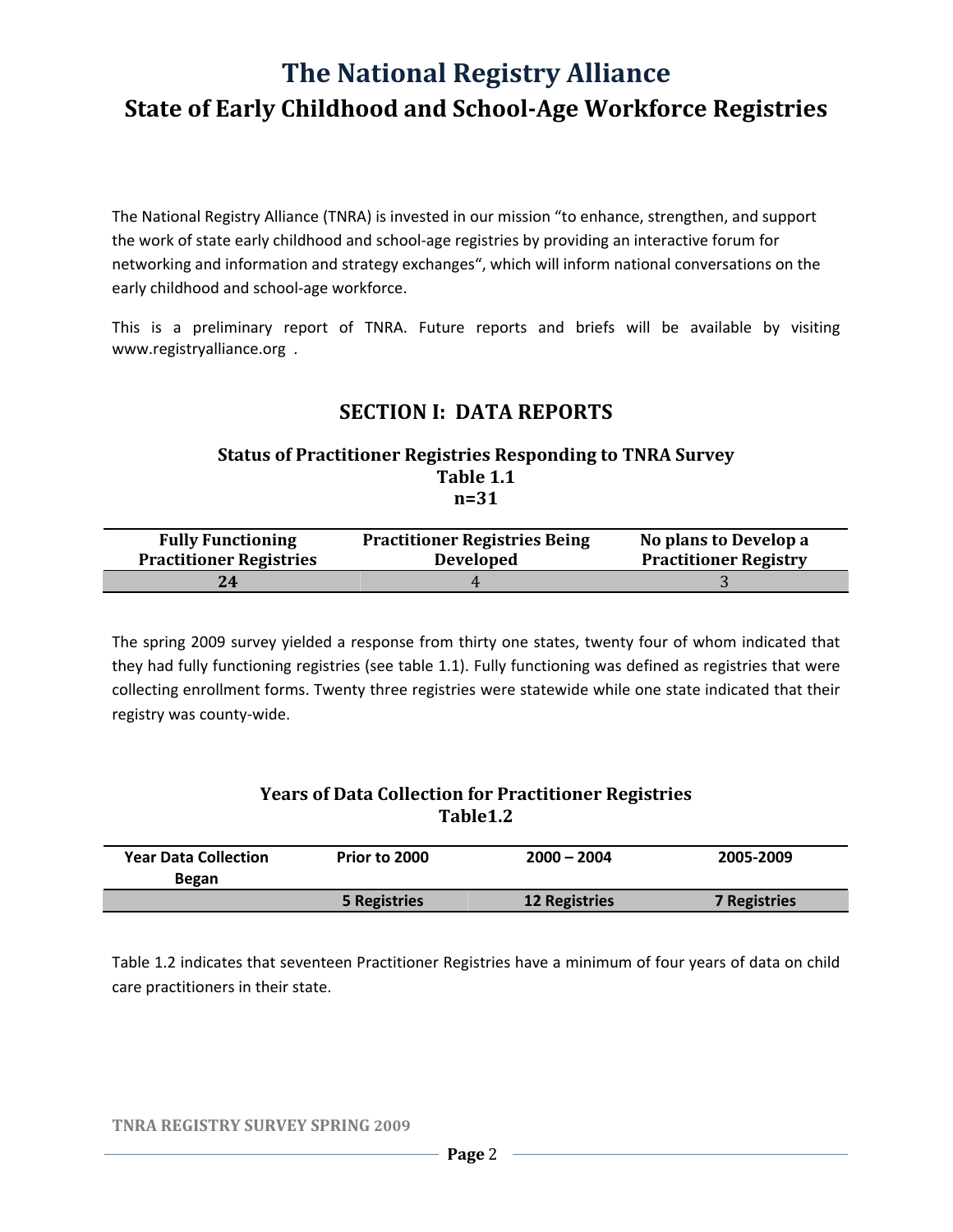## **Types of Data Collected**

- Twenty two Registries report that they verify education regardless of degree type
- Registries collect data on many types of professional development including high school child development classes, non-credit based training, college coursework, and additional early childhood credentials.



Chart 1.1 illustrates that the majority of Practitioner Registries responding to this survey are housed within institutions of higher education with the second most frequent setting for the Practitioner Registry being an independent "501(C)(3)" organization.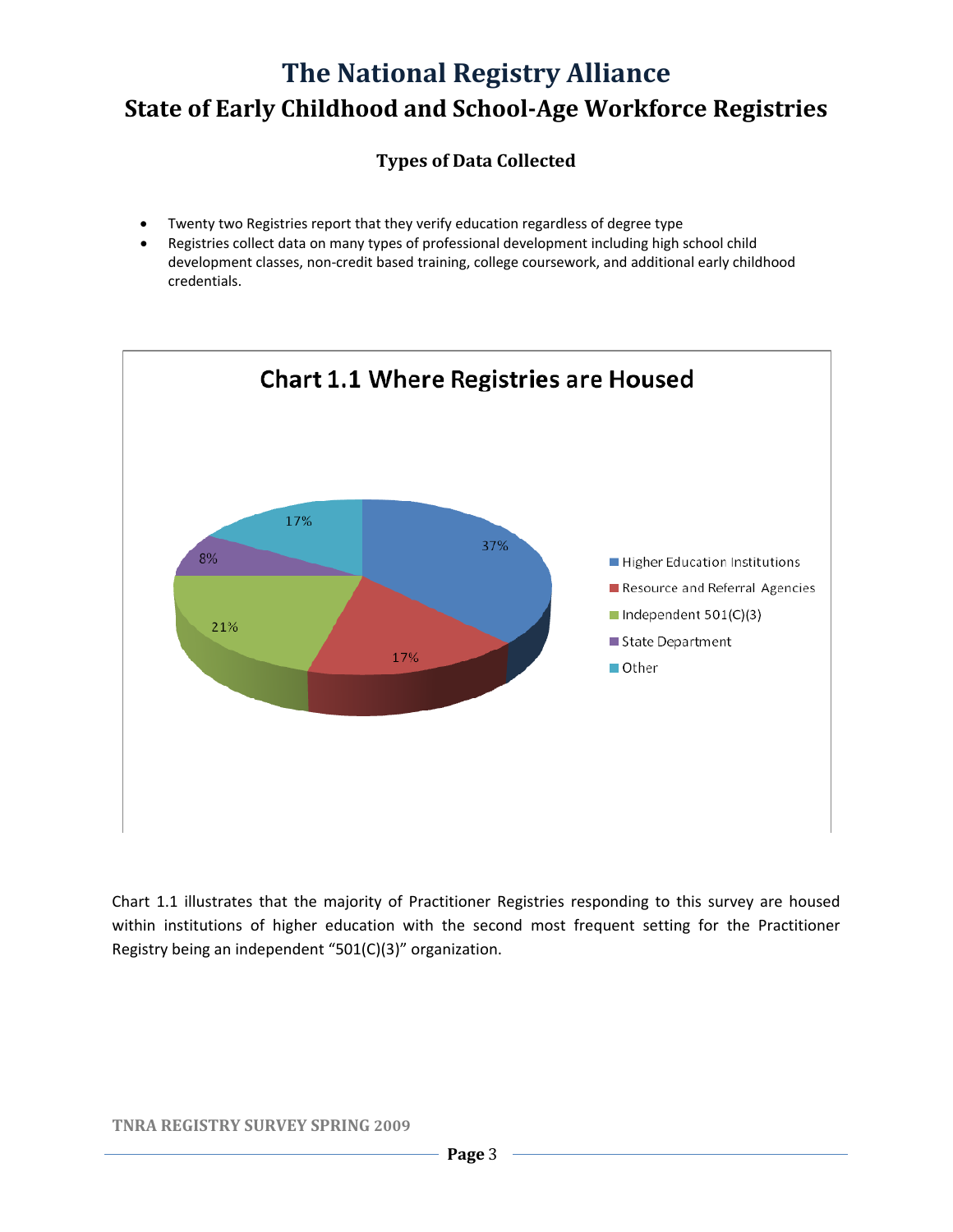# **The National Registry Alliance State of Early Childhood and SchoolAge Workforce Registries States that Link Participation in a Practitioner Registry with Access to Quality Initiatives**

In response to The National Registry Alliance survey conducted in the spring of 2009, seventeen states with fully functioning Practitioner Registries indicated that one or more quality initiatives in their state were linked to mandatory participation in their Practitioner Registry (see chart 1.2). The most common quality initiative linked to Registry participation was scholarship.



Types of quality incentives linked to Registry participation include individual incentives such as a wage enhancement or scholarship as well as program incentives such as supports toward achieving national accreditation or technical assistance delivered to an early childhood and school-age program. By linking the use of such quality initiatives to participation in a statewide Practitioner Registry, public administrators and funders can begin to track the impact of public and private investments in quality supports to child care programs. Tracking the progress of a practitioner's movement along a career ladder after receiving scholarship support for instance, is a compelling argument for linking participating in a Registry to quality supports. Registries can provide critical data to support the impact of public and private investment in quality supports to the field of early childhood and school‐age care and education in a time when accountability for such investment is vital to securing and maintaining funding. Seventeen states reported making this critical link to one or more incentives a reality and in doing so provide a model for linking data to quality investments.

#### **TNRA REGISTRY SURVEY SPRING 2009**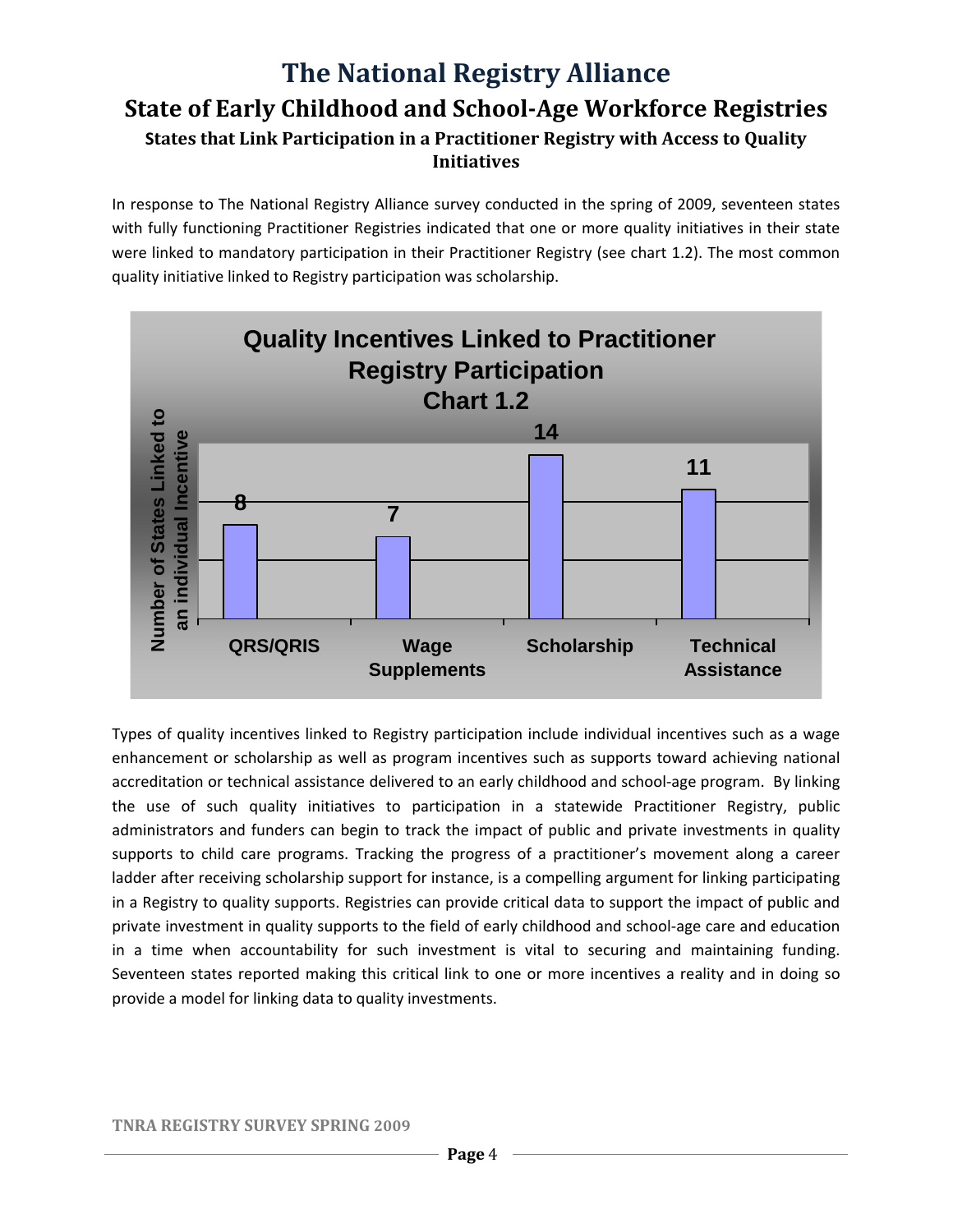**Status of Trainer Registries Responding to TNRA Survey**

**Table 1.3**

**n=30**

| <b>Fully Functioning Trainer</b><br><b>Registries</b> | <b>Trainer Registries Being</b><br><b>Developed</b> | <b>No Trainer Registry</b> |
|-------------------------------------------------------|-----------------------------------------------------|----------------------------|
| 23                                                    |                                                     |                            |

Twenty-three states responding to the spring 2009 survey indicated that they have a fully functioning Trainer Registry, with three states indicating that they were in some stage of developing/implementing a Trainer Registry (see table 1.3). Of the twenty-three states with fully functioning Trainer Registries, twenty-one states indicated that their Registry also performed the function of trainer approval, and eighteen State Registries are linked to the implementation of a Statewide Training Calendar. Clearly Trainer Registries are conducting additional activities beyond the provision of data in support of their states' professional development delivery system.

### **Years of Data Collection for Trainer Registries Table 1.4**

| <b>Year Data Collection</b><br><b>Began</b> | Prior to 2000 | $2000 - 2004$ | 2005-2009            |
|---------------------------------------------|---------------|---------------|----------------------|
|                                             | 4 Registries  | 9 Registries  | <b>10 Registries</b> |

Thirteen Trainer Registries have a minimum of four years of data on trainers in their state.

# **SECTION II: ADDITIONAL INFORMATION COLLECTED**

#### **Mandatory Participation in Trainer Registries**

Sixteen states indicate that they have some mandatory participation requirements for their trainers. Responses from The National Registry Alliance spring survey indicated that mandatory participation in Trainer Registries is most often linked to delivery of state approved and funded training, such as core knowledge training or training tied to a state quality rating and improvement system.